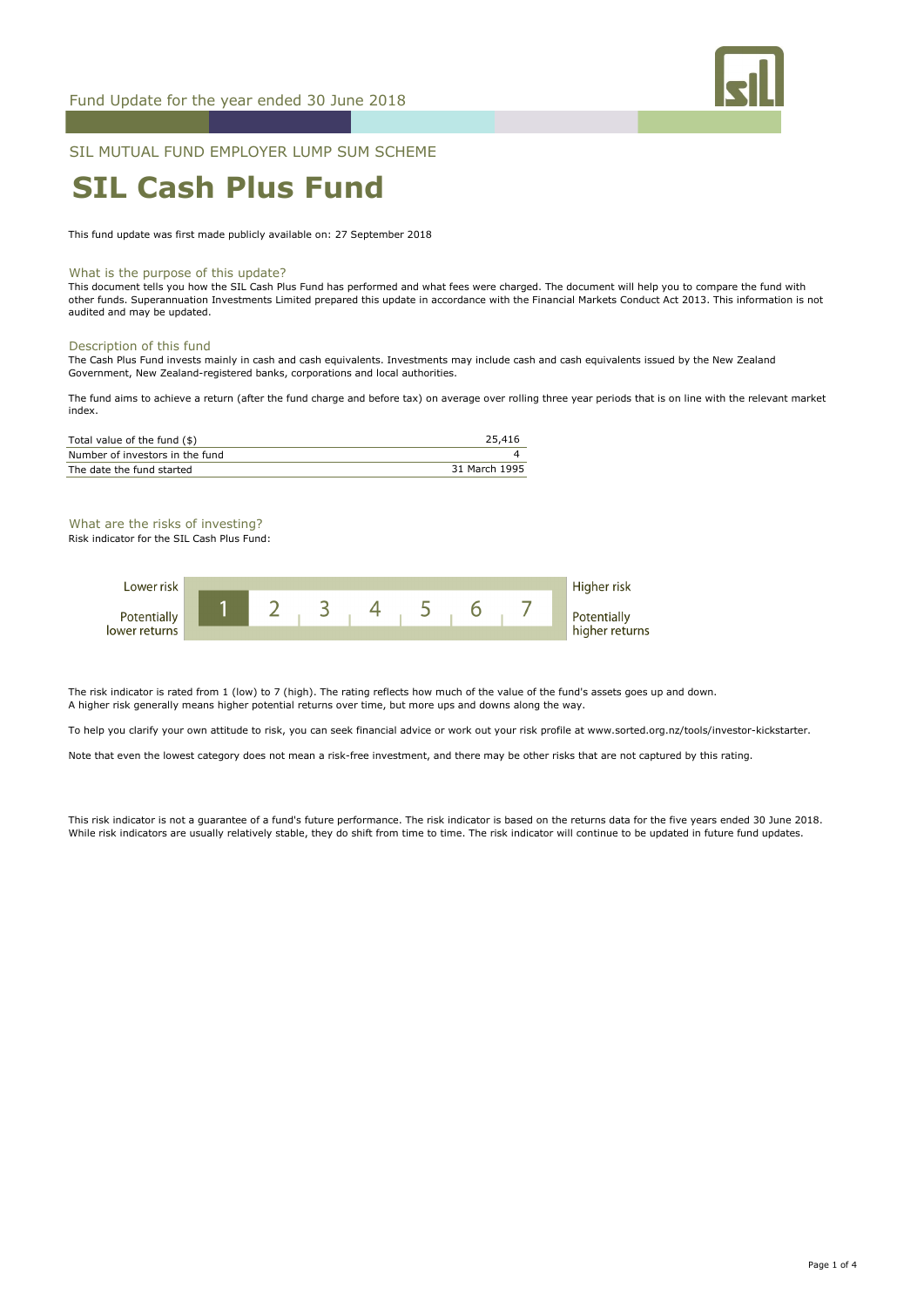| How has the fund performed?                   |                                 |           |  |  |  |  |
|-----------------------------------------------|---------------------------------|-----------|--|--|--|--|
|                                               | Average over past<br>five years | Past year |  |  |  |  |
| Annual return                                 |                                 |           |  |  |  |  |
| (after deductions for charges and tax)        | 1.71%                           | 1.56%     |  |  |  |  |
| <b>Annual return</b>                          |                                 |           |  |  |  |  |
| (after deductions for charges but before tax) | 2.39%                           | 2.16%     |  |  |  |  |
| Market index annual return                    |                                 |           |  |  |  |  |
| (reflects no deduction for charges and tax)   | 2.72%                           | 1.96%     |  |  |  |  |

The market index annual return shows the return of the S&P/NZX Bank Bills 90 Day Index.

Additional information about the market index is available in the statement of investment policy and objectives on the scheme register at business.govt.nz/disclose.

#### 9% 8% 7.65% Fund annual 7% return (after deductions for 6% fund charges Annual return **Annual return** and tax) 5% 4.61% Market index 4% 3.58% annual return 3.22% 3.10% 2.92% 3.11% (reflects no 2.70% 2.70% 3% 2.75% deduction for 2.18% 2.29% 1.98% 1.95% fund charges 2.00% 2.00% 1.84% 2%  $1.72\%$   $1.71\%$   $1.58\%$ and tax) 1.42% 1.55% 1% 0% -3/31/2010 3/31/2011 3/31/2012 2 312013 3312014 A 312015 3131/2016 3/31/2017 3/31/2018 Average annual return for the last 10 years

# **Annual return graph**

This shows the return after fund charges and tax for each of the last 10 years ending 31 March. The last bar shows the average annual return for the last 10 years, up to 30 June 2018.

**Important:** This does not tell you how the fund will perform in the future.

Returns in this update are after tax at the highest prescribed investor rate (PIR) of tax for an individual New Zealand resident. Your tax may be lower.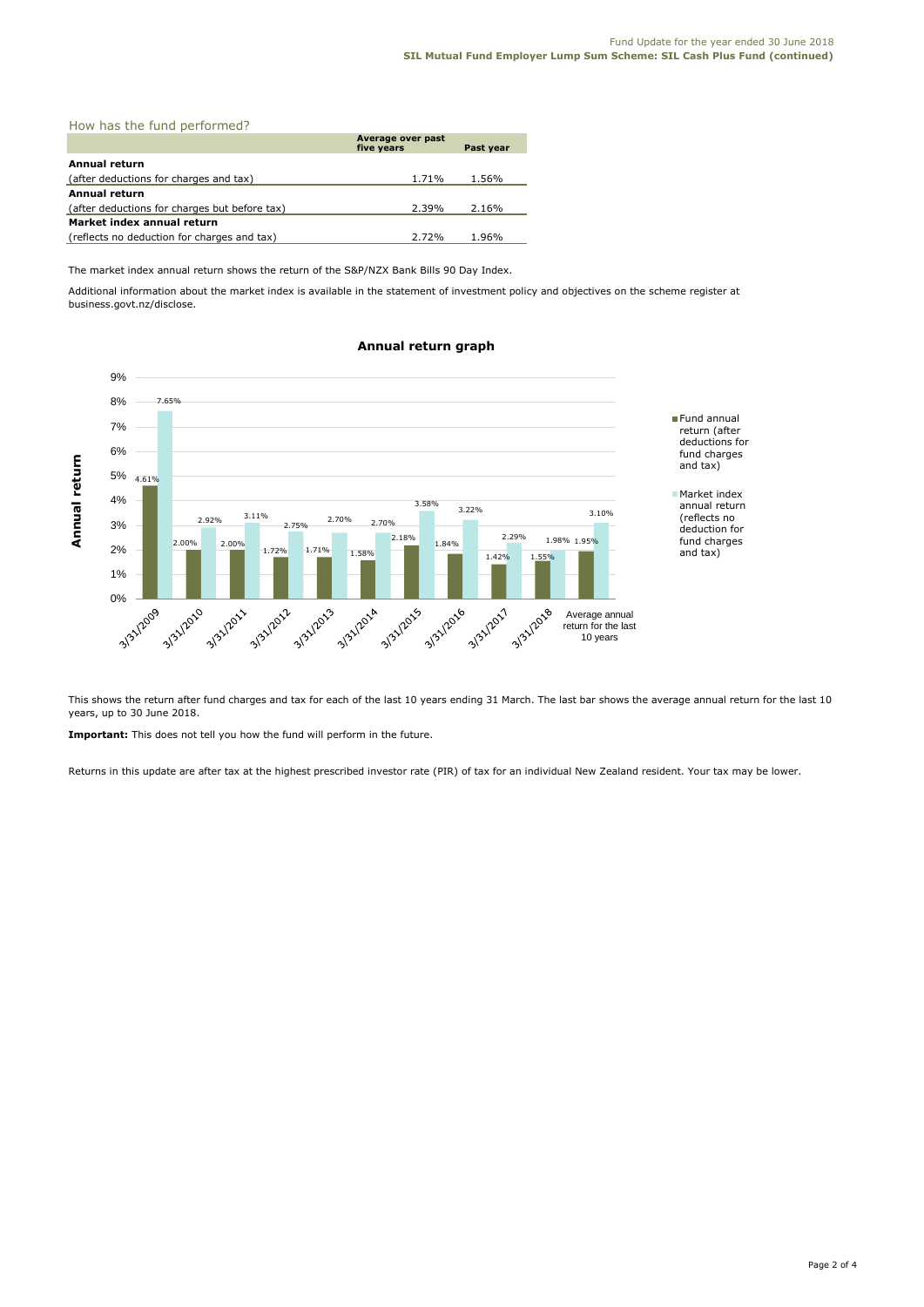# What fees are investors charged?

Investors in the SIL Cash Plus Fund are charged fund charges. In the year to 30 June 2018 these were:

|                                                    | % of net asset value          |
|----------------------------------------------------|-------------------------------|
| <b>Total fund charges</b>                          | 0.45%                         |
| Which are made up of:                              |                               |
| <b>Total management and administration charges</b> | 0.45%                         |
| Including:                                         |                               |
| Manager's basic fee                                | 0.35%                         |
| Other management and administration charges        | 0.10%                         |
| <b>Total performance based fees</b>                | 0.00%                         |
|                                                    | Dollar amount per<br>investor |
| <b>Other charges</b>                               |                               |
| Other charges                                      | \$0                           |

Investors are not currently charged individual action fees for specific actions or decisions (for example, for withdrawing from or switching funds).

Small differences in fees and charges can have a big impact on your investment over the long term.

### Example of how this applies to an investor

Sarah had \$10,000 in the fund at the start of the year and did not make any further contributions. At the end of the year, Sarah received a return after fund fees and tax were deducted of \$156 (that is 1.56% of her initial \$10,000). Sarah did not pay any other charges. This gives Sarah a total return after tax of \$156 for the year.

# What does the fund invest in?

**Actual investment mix Target investment mix**<br>This shows the types of assets that the fund invests in. This shows the mix of ass

This shows the mix of assets that the fund generally intends to invest in.